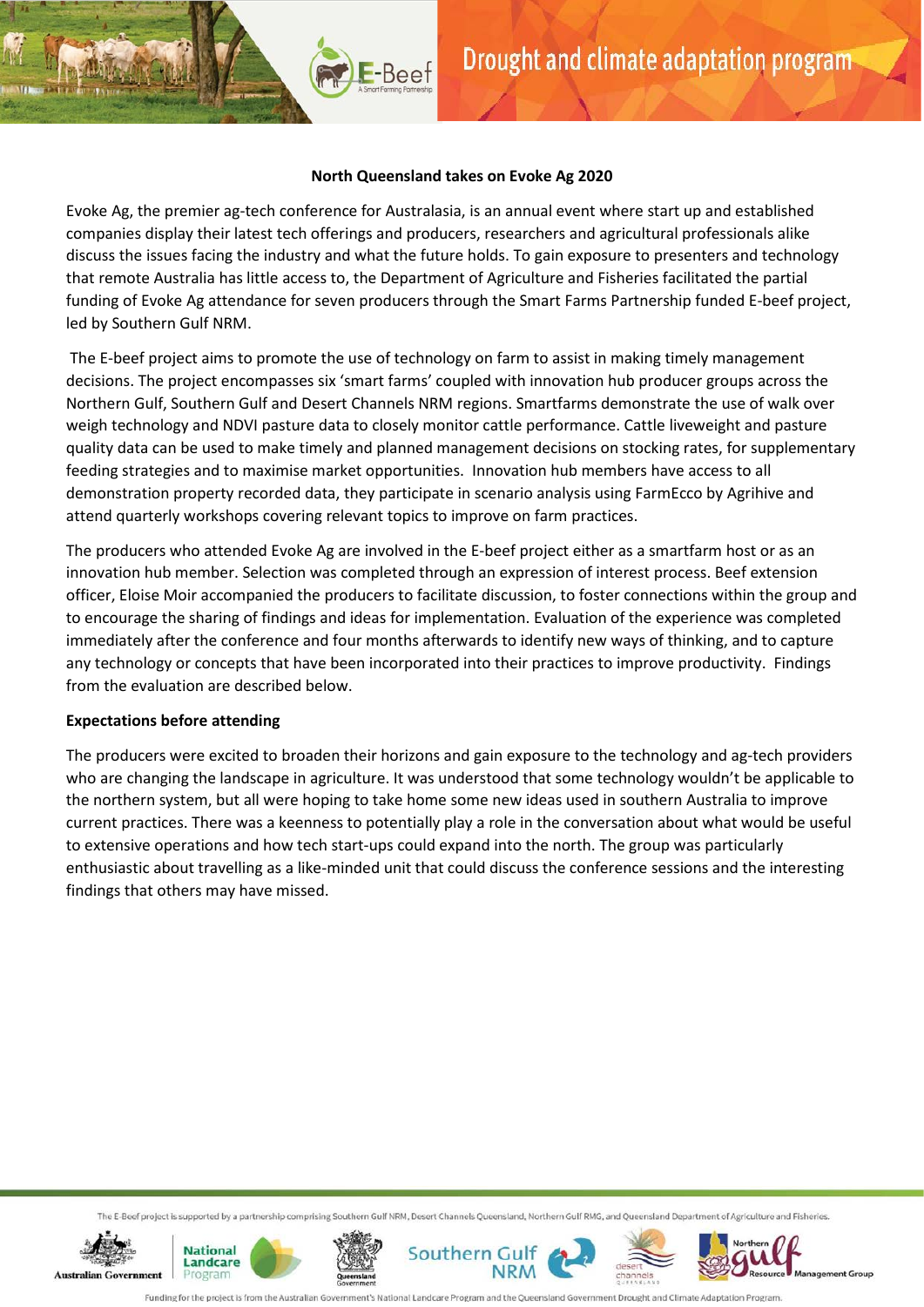

L-R: Emma Willis- Eveleigh Station, Mt Surprise, James O'Shea- Scardons Hill Station, Dimbulah , Sam Fryer-Railview Station, Hughenden, Eloise Moir- DAF Cloncurry, Robert Bulley- Moonamarra Station, McKinlay, Ruth & Robert Chaplain- Wynberg Station, Cloncurry, Angus Propsting- Villadale Station, Richmond.

# **Musings during and immediate impressions**

With the large distances covered each week checking waters, it was no surprise that a common interest within the group was the use of remote water monitoring. Producers engaged at length with providers such as Farmbot and Goanna Ag, to learn how units used across northern Australia reduce labour costs by providing an alert when issues arise with water supply. All attendees agreed that this would be useful for their businesses.

Producers found the concept of GPS tracking of beasts to be useful, particularly for recording bull movements or calving maiden heifers, but were disappointed by the applicability to a northern setting with network connectivity issues and the outlay to purchase trackers.

Ground cover and biomass assessment via satellite imagery by providers such as Cibo Labs was also a point of interest for the producers. This company is working with northern corporate agricultural companies which appealed to the attendees. Company founders were keen for the northern producers to interact with the trial version and to contribute data before its commercial release.

The benefit of attending as a group was highlighted when one attendee discovered the trade display of the LIVEstock Pricing app. The concept was useful to themselves and knowing that it would be of interest to the other producers, they encouraged the entire group who were yet to find the stall to speak with the creators.

Immediately after attending the conference, there was an overall sense of excitement for the future of northern agriculture but a mutual respect for the difficulties that lay ahead with the tyranny of distance, connectivity issues and expense of using start up technology within large scale operations. Producers were keen to follow up with a number of providers upon returning home and looked forward to seeing how emerging technology featured at Evoke would progress in the future.

The E-Beef project is supported by a partnership comprising Southern Gulf NRM, Desert Channels Queensland, Northern Gulf RMG, and Queensland Department of Agriculture and Fisheries.













ig for the project is from the Au stralian Go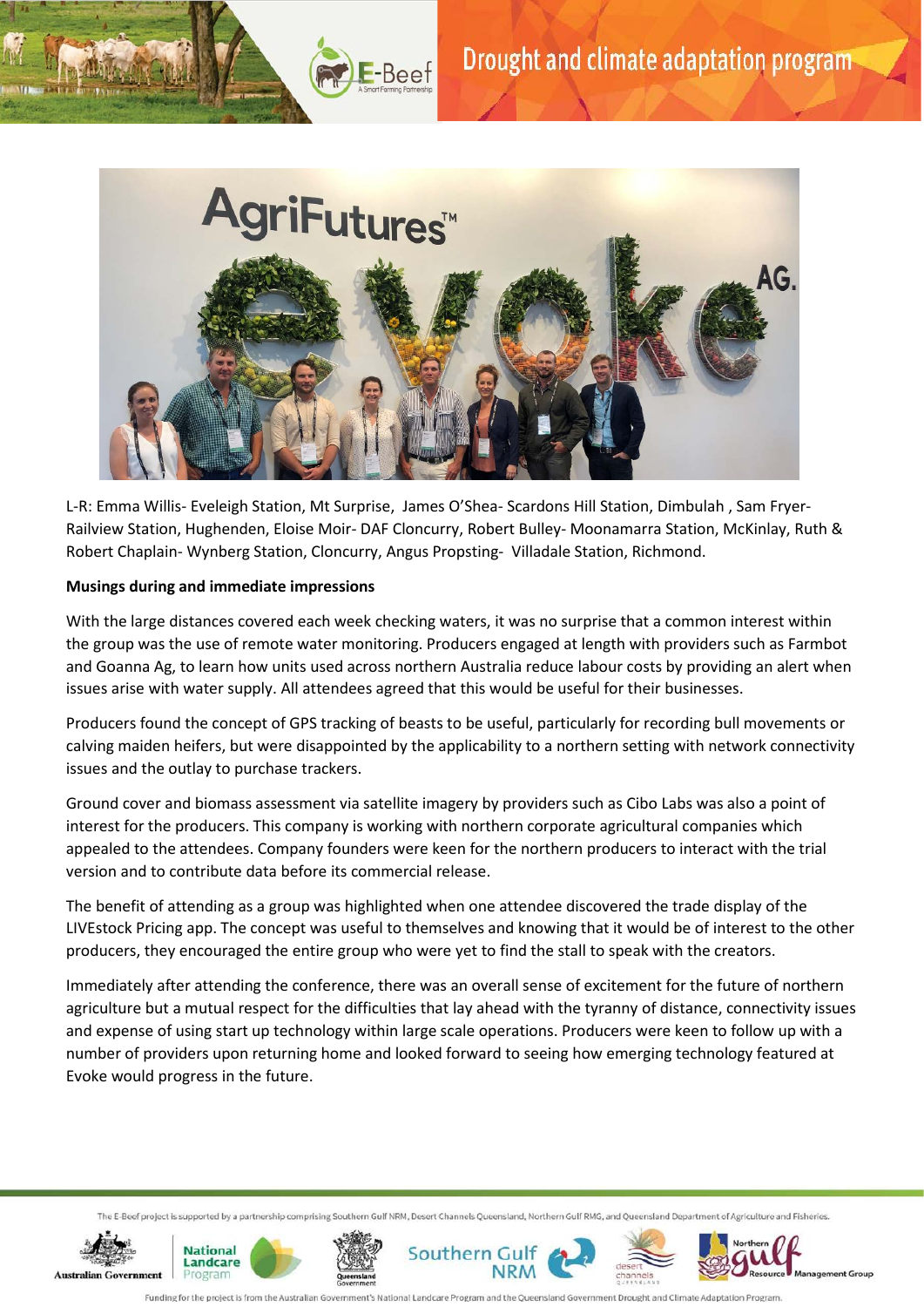# **Implementation**

Recent follow up with attendees indicated that many have been inspired by their trip to Evoke Ag and have incorporated technology into their operations. Three producers have started using the Cibo Labs biomass assessment and satellite imagery technology, currently still in the trial phase. Benefits expressed were having an objective measure of pasture to back up visual inspection, and having the ability to plan new water infrastructure to improve paddock utilisation with assistance from grazing pressure mapping. It was noted that this technology will not replace in person assessments of country for these producers. Biomass measurement accuracy in timbered country requires some improvement, but this may improve as the trial continues and the technology advances. One producer was very interested in the technology and has since starting reviewing the Long Paddock Forage products to assist with ground cover and pasture growth monitoring and decision making.

E-Beef

Remote water monitoring sensors have been purchased by one producer with a further four currently exploring the best options for their property. For one producer who regularly travels between properties and already had some water monitors in use, the peace of mind of being able to check water levels regardless of his location was well worth the investment and more have been purchased.

While no one in the group has purchased a drone, there is still significant interest in their application in agriculture. One producer is looking to be involved in a trial, using drones to identify and spray weeds. There is a keen interest in using drones for fence line regrowth control, checking floodgates after rain and for monitoring difficult to access country. Two attendees and many innovation hub members have expressed interest in drone use and consequently, E-beef project staff are exploring options to run a relevant workshop.

Producers could see the value in GPS tracking with one producer having had discussions with a provider; however, the cost of required repeater towers unfortunately proved to be prohibitive. There may be possibility for greater implementation once the connectivity options expand and pricing decreases. The benefit of monitoring bull activity would particularly be useful in the vast expanses of northern Australia where visual inspection isn't possible.

While attending Evoke Ag, all group members spoke with Farmers2Founders regarding their Ideas Program, encouraging ag-tech start-up ventures. One attendee applied for the course with an app idea and while wasn't successful in the first round, is in the process of applying for round two. This producer noted that they wouldn't have known about this course or been inspired to create an app if it hadn't been for the Evoke Ag trip.

Reflecting on the learnings and experience gained at Evoke Ag, one producer commented, "While this outcome isn't as tangible as purchasing a water monitoring unit, a significant personal benefit has been the thought provoking and inspiring nature of the conversation from presenters and within the group. It has provided motivation to not just persist in the industry but to thrive. It's been the boost we needed."

#### **Broader community benefits**

As only a select number of producers could attend the conference, it was deemed a priority for attendees to present on their experience to their respective innovation hubs. These presentations were an excellent opportunity for other group members to hear about innovative technology that would be applicable to their own operations and generated robust discussion. It is envisioned that the attendees will report on progress and share their impressions of implemented technology with their groups and other community members for the duration of the project and beyond.

The E-Beef project is supported by a partnership comprising Southern Gulf NRM, Desert Channels Queensland, Northern Gulf RMG, and Queensland Department of Agriculture and Fisheries.